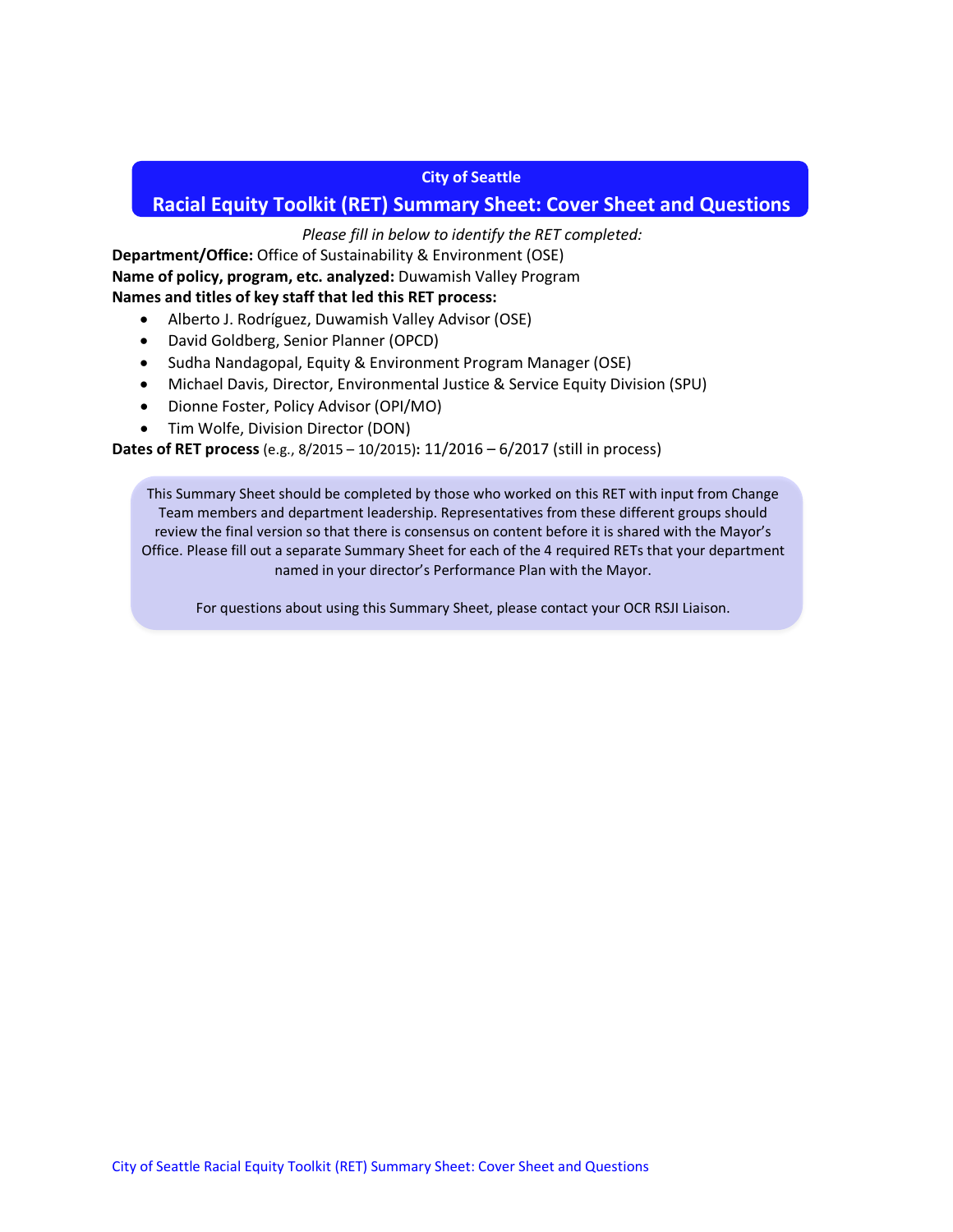#### **1. List the racial equity outcome(s) that you set in Step 1 of the RET process.** *(Max 300 characters)*

**A.** Reduce health disparities and cumulative impacts present in the Duwamish Valley related to air and water quality, soil contamination, noise pollution, access to healthy food, and climate change adaptation that disproportionately affect *Duwamish Valley residents and workers\**.

**B.** A safe, connected, and accessible Duwamish Valley, with a focus on South Park and Georgetown, with amenities and physical improvements that benefit *Duwamish Valley residents and workers\**.

**C.** City policies and investments in the Duwamish Valley proactively mitigate displacement risk so *Duwamish Valley residents and workers\** enjoy a robust life and prosper in place.

**D.** *Duwamish Valley residents and workers*\* have economic mobility and opportunity through access to education, training, funding, and support programs, as well as pathways out of poverty through jobs and careers related to environmental policy and program and project development.

**E.** *Duwamish Valley residents and workers\** meaningfully influence the design and participate in decisionmaking processes regarding City policies, programs, and services benefitting/affecting the Duwamish Valley. City decision-makers are responsive and accountable to Duwamish Valley residents and workers.

**F.** City programs, projects, investments, and engagement strategies are led, centered, and support the diverse cultures, stories, and experiences of *Duwamish Valley residents and workers\**. City policies and programs in the Duwamish Valley invest directly in leadership development, capacity building, and community-led solutions.

*\*The DVP's focus will be on communities of color, immigrants, refugees, people with low incomes, youth, limited-English proficiency individuals, women- and minority-owned businesses, and people of color-led organizations*

## **2. Which stakeholders (groups and/or key individuals) did you engage in this RET? In what ways did you engage them?** *(Max 600 characters)*

CITY STAFF: the DAT Core Team (OSE, OPCD, SPU-EJSE, DON, and MO) and Sudha Nandagopal (OSE) convened in December 2016 to put together draft RET outcomes for the DVP. These draft outcomes were presented to all DAT members (18 City departments) at the 1/03/2017 retreat for their input; these will be adopted after receiving input from *Duwamish Valley residents and workers\**.

COMMUNITY: Seven Latino, Vietnamese, and Somali community members from South Park and Georgetown interacted directly with Duwamish Valley Action Team (DAT) members during the DAT retreat (1/03/2017) and helped us ground ourselves in racial equity. We plan to vet the outcomes with them and the general community in South Park and Georgetown in February-March 2017.

Lastly, DAT members will form "working groups" in March 2017 to develop proposals to submit 2018 budget requests for 2-8 projects that reflect shared City-community priorities. Each working group will perform a racial equity analysis that includes responding to Step 3 and Step 4 of the RET Assessment Worksheet to ensure these projects advance the racial equity outcomes of the DVP.

#### **3. Please describe up to five key benefits and/or burdens for people of color of this policy, program, project, or other decision, which the RET process helped you to identify or confirm.** *(Max 300 characters each)*

#### Expected benefits include:

- Improved air quality
- Increased and improved pedestrian and bike mobility and transit
- Increased and improved access to parks and nature
- Increased investment in City programs, projects, and services